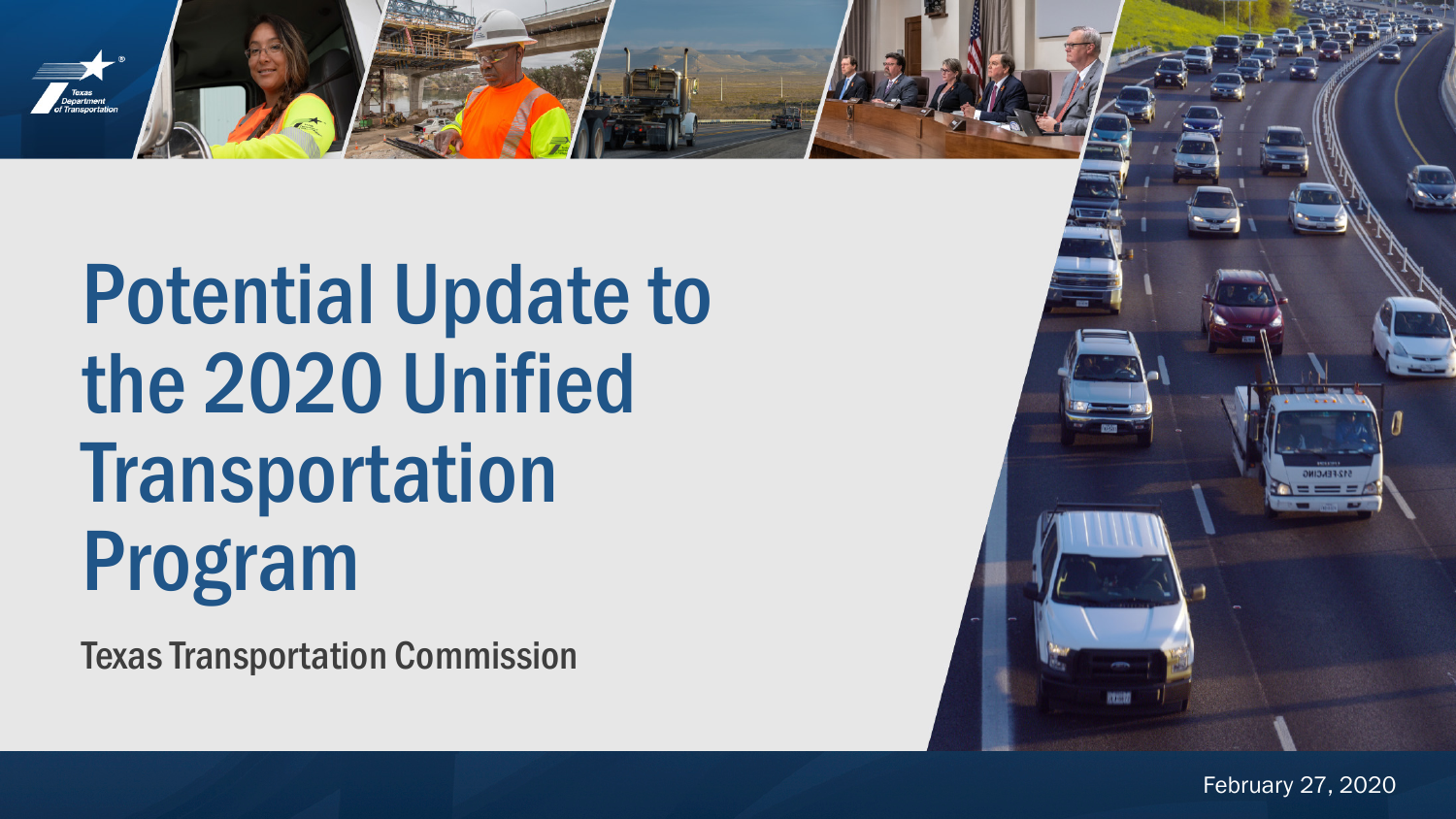# Category 12 Commission Discretionary Program Overview



## 2020 Unified Transportation Program (UTP) Allocated and Remaining funds



2020 Unified Transportation Program February 27, 2020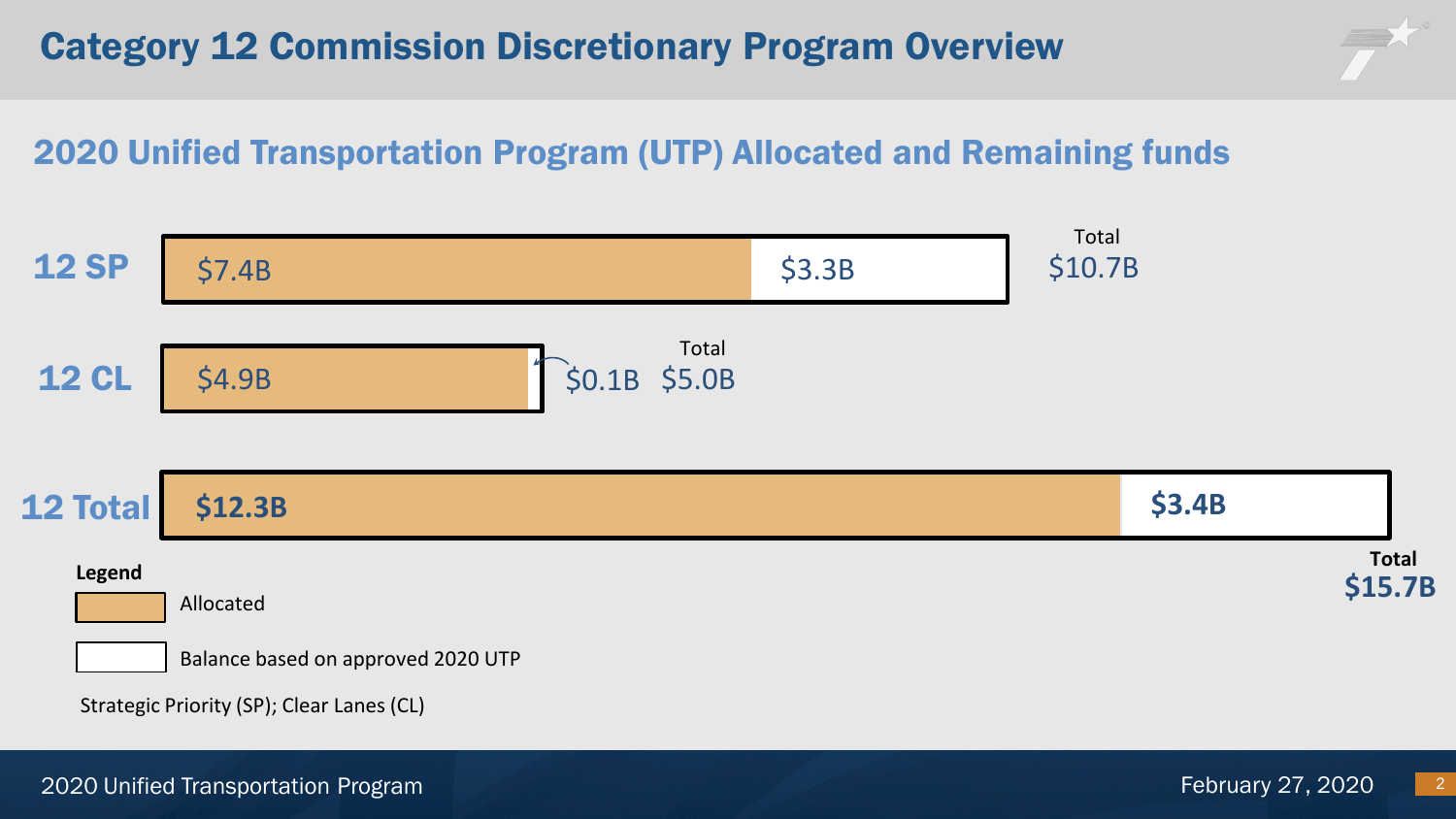### Austin District Clear Lanes Projects

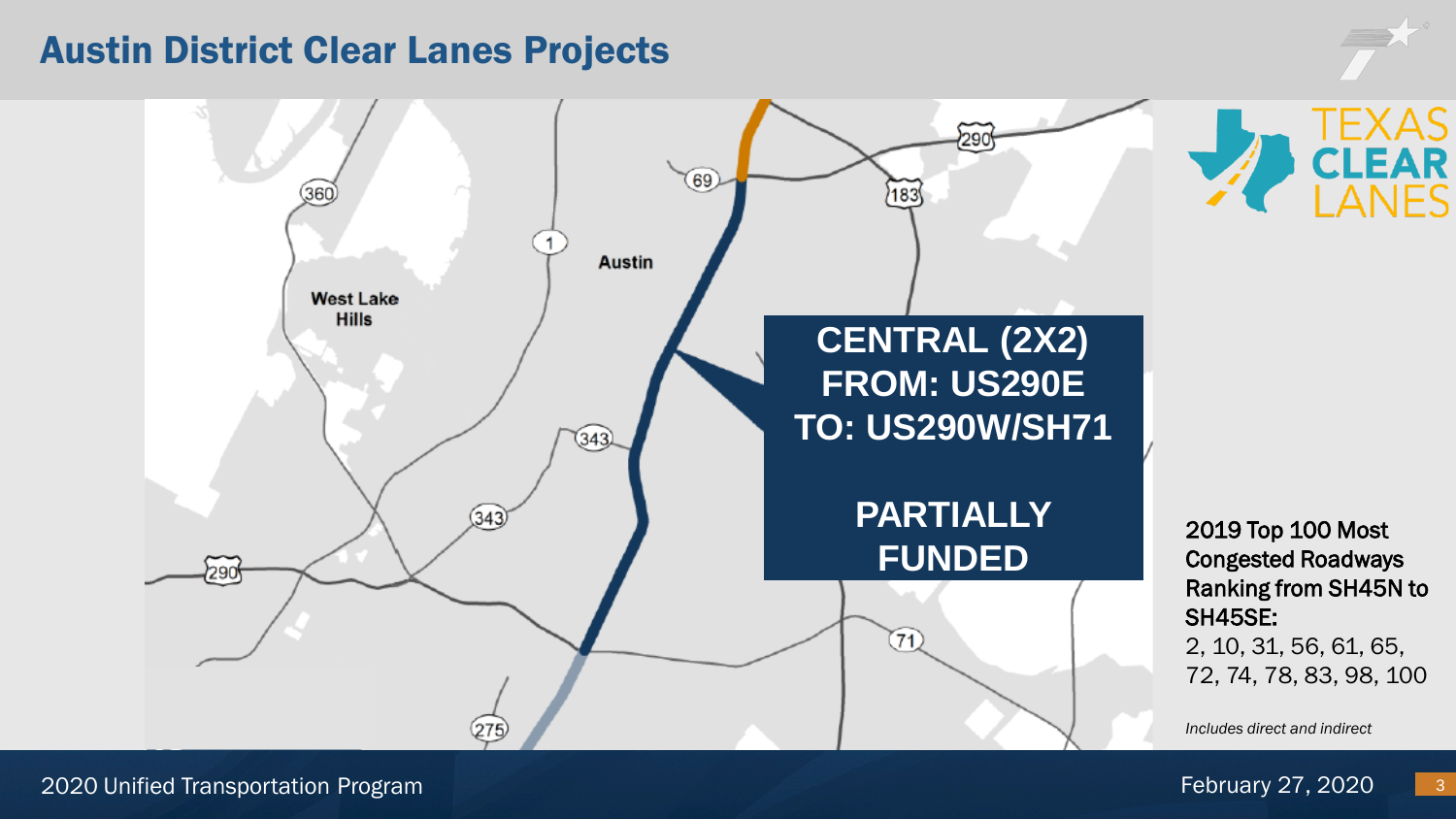# Austin District Potential Future Clear Lanes Projects



| <b>Hwy</b> | <b>Top</b>       | 100 Limits From |                | Total Est.    |              |               | Limits To    Construction Cost   Cat. 12 Clear Lanes   All Other Categories   Current Total Funding | <b>Funding Gap</b>                                                                                                                                                                                                                                                                                                                                                                                                                                                         |
|------------|------------------|-----------------|----------------|---------------|--------------|---------------|-----------------------------------------------------------------------------------------------------|----------------------------------------------------------------------------------------------------------------------------------------------------------------------------------------------------------------------------------------------------------------------------------------------------------------------------------------------------------------------------------------------------------------------------------------------------------------------------|
|            | $ H 35 $ 2, etc. | <b>SH 45N</b>   | <b>US 290E</b> | \$400,000,000 | \$83,600,000 | \$316,400,000 | \$400,000,000                                                                                       | $\frac{1}{2} \left( \frac{1}{2} \right) \left( \frac{1}{2} \right) \left( \frac{1}{2} \right) \left( \frac{1}{2} \right) \left( \frac{1}{2} \right) \left( \frac{1}{2} \right) \left( \frac{1}{2} \right) \left( \frac{1}{2} \right) \left( \frac{1}{2} \right) \left( \frac{1}{2} \right) \left( \frac{1}{2} \right) \left( \frac{1}{2} \right) \left( \frac{1}{2} \right) \left( \frac{1}{2} \right) \left( \frac{1}{2} \right) \left( \frac{1}{2} \right) \left( \frac$ |
|            |                  |                 | <b>TOTAL</b>   | \$400,000,000 | \$83,600,000 | \$316,400,000 | \$400,000,000                                                                                       | <b>Common</b>                                                                                                                                                                                                                                                                                                                                                                                                                                                              |

#### **Project scored #1 during the 2020 UTP Cycle.**

| Hwy          | <b>Top</b><br>100 | <b>Limits From</b> | Limits To     | Total Est.<br><b>Construction Cost</b> | Cat. 12 Clear Lanes | <b>All Other Categories</b> | <b>Current Total Funding</b> | <b>Funding Gap</b> |
|--------------|-------------------|--------------------|---------------|----------------------------------------|---------------------|-----------------------------|------------------------------|--------------------|
|              |                   |                    |               |                                        |                     |                             |                              |                    |
| <b>IH 35</b> | 2, etc.           | <b>US 290E</b>     | US 290W/SH 71 | \$4,900,000,000                        | \$559,640,000       | \$0                         | \$559,640,000                | \$4,340,360,000    |
|              |                   |                    | <b>TOTAL</b>  | \$4,900,000,000                        | \$559,640,000       | \$0                         | \$559,640,000                | \$4,340,360,000    |

#### **Project is partially funded and will be considered for funding in the 2020 Unified Transportation Program update.**

| <b>Top</b> |                             |              | <b>Total Est.</b> |                          |               |                                                                                            |                                                                                                                                                                                                                                                                                                                                                                                                                                                                            |
|------------|-----------------------------|--------------|-------------------|--------------------------|---------------|--------------------------------------------------------------------------------------------|----------------------------------------------------------------------------------------------------------------------------------------------------------------------------------------------------------------------------------------------------------------------------------------------------------------------------------------------------------------------------------------------------------------------------------------------------------------------------|
|            | Hwy 100 Limits From         |              |                   |                          |               | Limits To Construction Cost Cat. 12 Clear Lanes All Other Categories Current Total Funding | <b>Funding Gap</b>                                                                                                                                                                                                                                                                                                                                                                                                                                                         |
|            |                             |              |                   |                          |               |                                                                                            |                                                                                                                                                                                                                                                                                                                                                                                                                                                                            |
|            | IH 35 2, etc. US 290W/SH 71 | SH 45SE      | \$300,000,000     | $\qquad \qquad -$        | \$300,000,000 | \$300,000,000                                                                              | $\frac{1}{2} \left( \frac{1}{2} \right) \left( \frac{1}{2} \right) \left( \frac{1}{2} \right) \left( \frac{1}{2} \right) \left( \frac{1}{2} \right) \left( \frac{1}{2} \right) \left( \frac{1}{2} \right) \left( \frac{1}{2} \right) \left( \frac{1}{2} \right) \left( \frac{1}{2} \right) \left( \frac{1}{2} \right) \left( \frac{1}{2} \right) \left( \frac{1}{2} \right) \left( \frac{1}{2} \right) \left( \frac{1}{2} \right) \left( \frac{1}{2} \right) \left( \frac$ |
|            |                             | <b>TOTAL</b> | \$300,000,000     | <b>State State State</b> | \$300,000,000 | \$300,000,000                                                                              | <b>State State</b>                                                                                                                                                                                                                                                                                                                                                                                                                                                         |

#### 2020 Unified Transportation Program February 27, 2020

4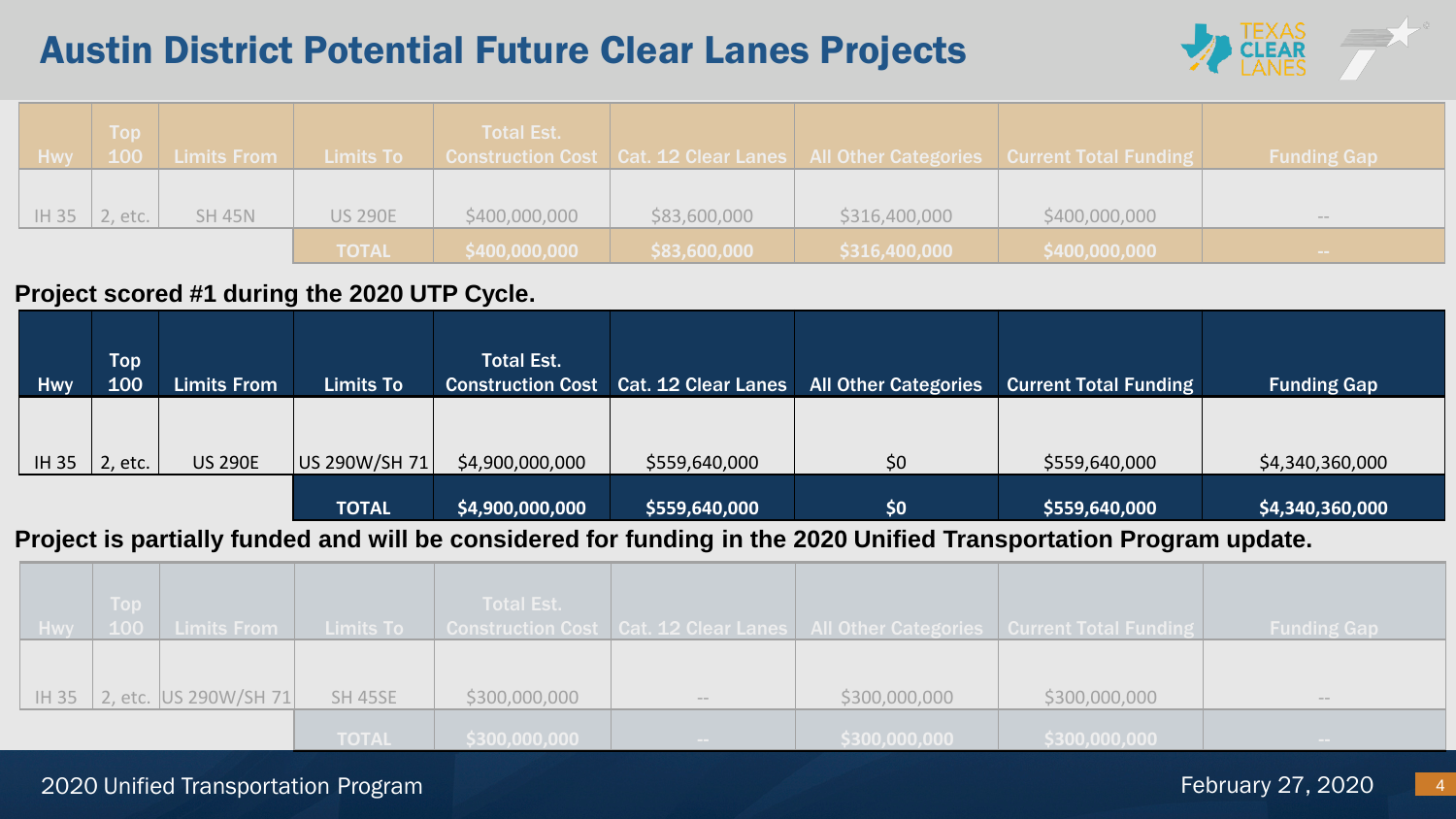# Funding Consideration

- Allocating available \$3.4 billion of funding from Category 12 (total of Strategic Priority and Texas Clear Lanes in 2020 UTP) to I-35 Capital Express Central project through an update to the 2020 UTP.
- This action would reduce the unfunded portion of the project from \$4.340 billion to \$934 million.
- Plan to address the remaining \$934 million funding gap going forward:
	- reprioritization of more than \$600 million of existing TxDOT funds allocated to CAMPO/Austin District and,
	- additional Category 12 funds during 2021 UTP.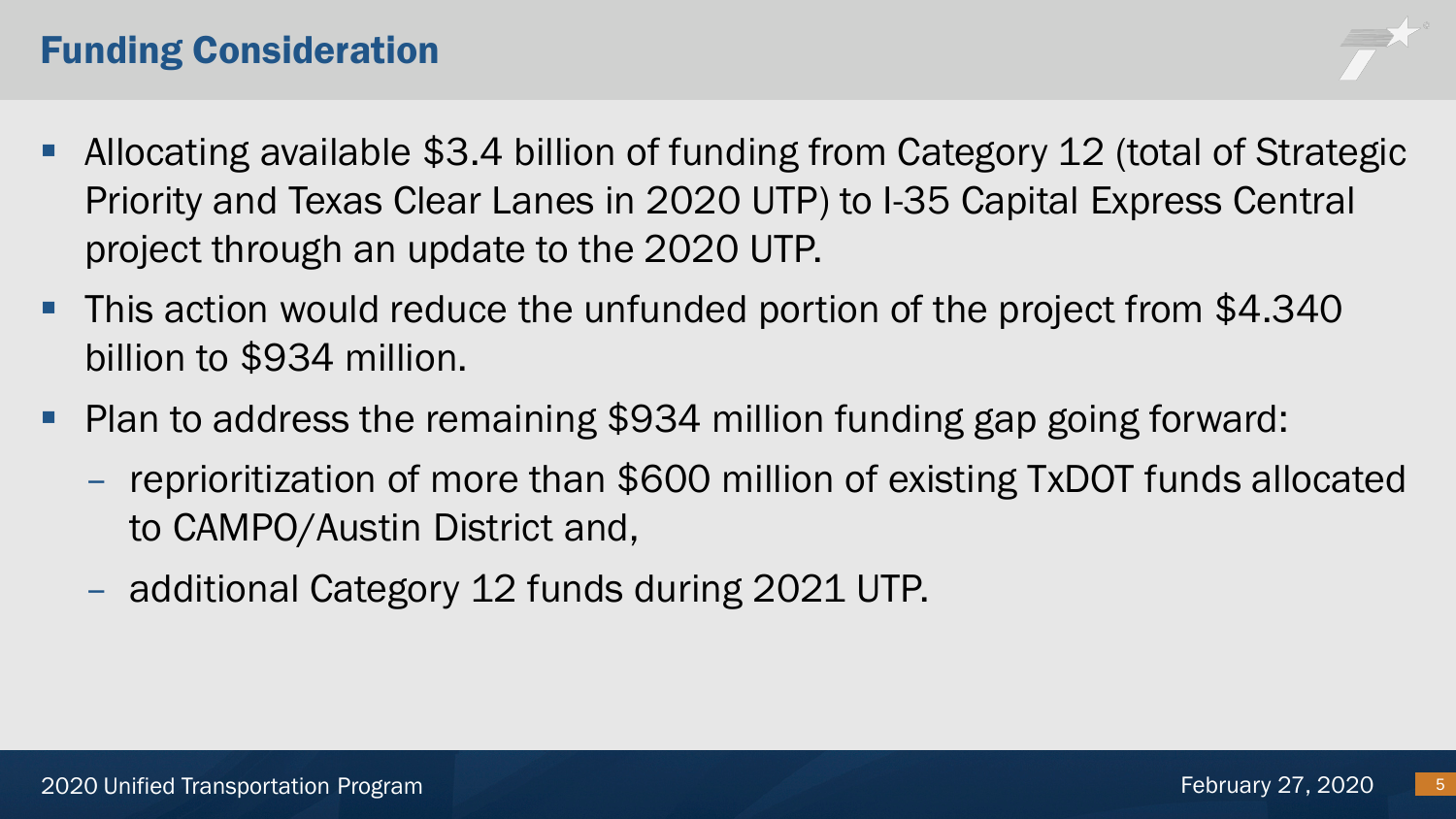## Next Steps

- Update draft UTP document to address any Commission comments.
- Conduct public involvement.
	- March 12, 2020: UTP public meeting
	- March 13, 2020 April 13, 2020: UTP public comment period
	- April 7, 2020: UTP public hearing
- April 30, 2020: Commission considers adopting 2020 UTP update.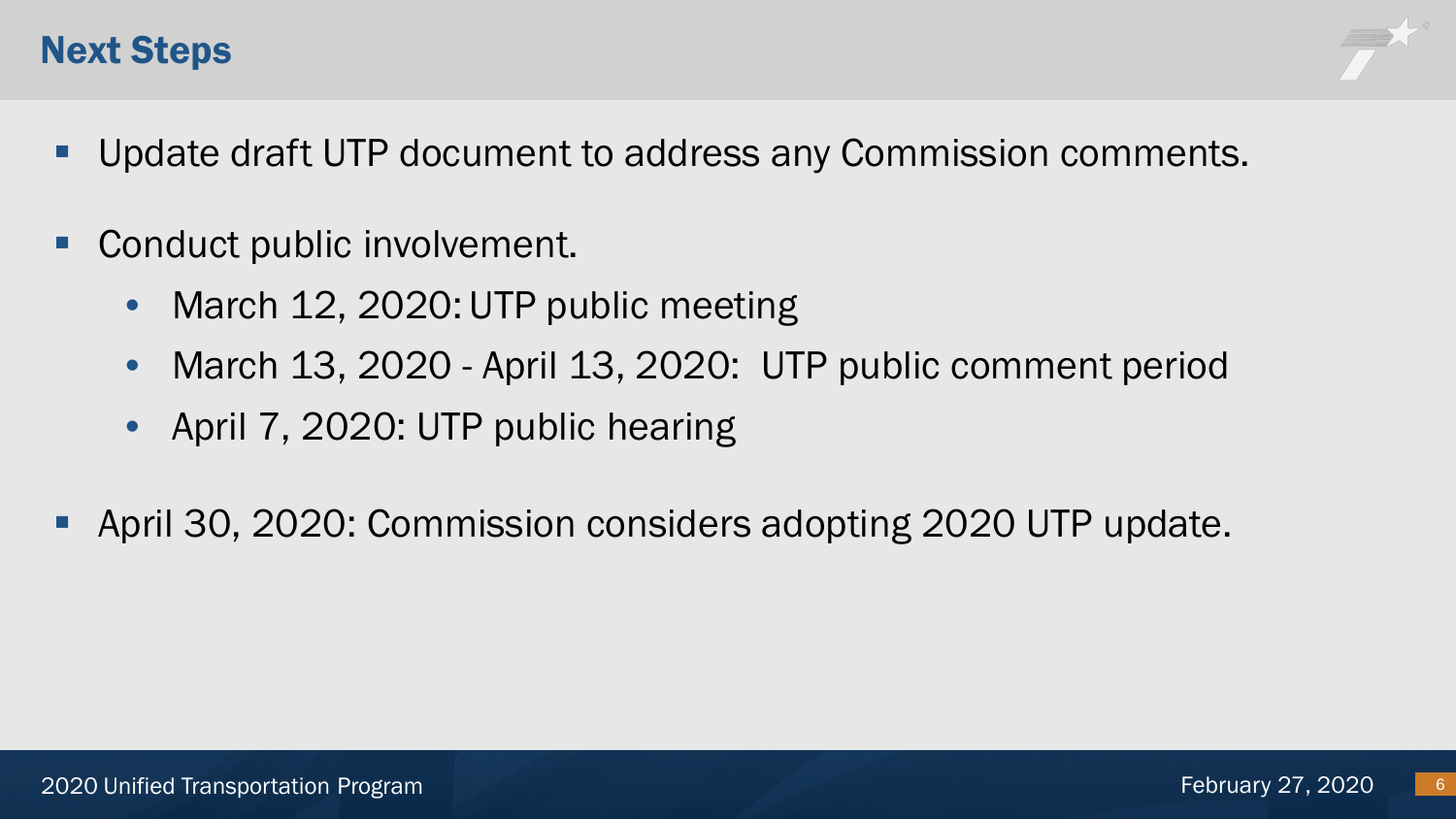## Public Comment



Draft 2020 UTP update available for comment from March 13 through April 13, 2020

Comments Can be Submitted through the Following:

- Website: <http://www.txdot.gov/inside-txdot/get-involved/unified-transportation-program.html> or <http://www.txdot.gov/> (search keyword: UTP public involvement)
- In Person: At your local TxDOT District Office (please call ahead)
- Email: UTP-Public Comments@txdot.gov UTP-PublicComments@txdot.gov
- Telephone: (800) 687-8108
- US Mail:

Texas Department of Transportation Attn: Peter Smith– UTP PO Box 149217 Austin, TX 78714-9217